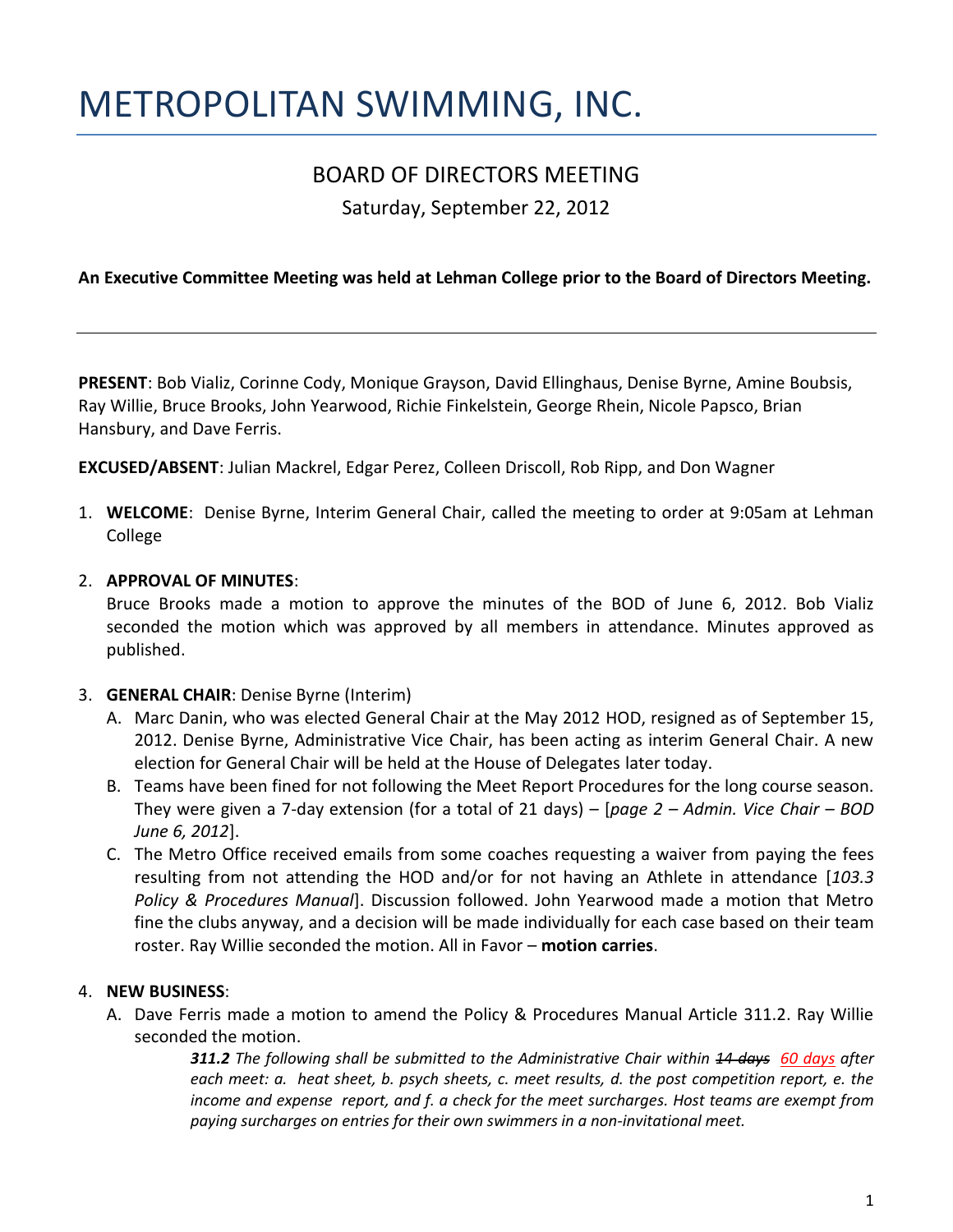Dave feels that 14 days to file the reports is punitive to teams that run many meets. Discussion followed. What is a reasonable period of time to file the reports? LC season has few pools that are hosting many meets within a very short period. It seems that in the past, some teams have never filed their reports and were not penalized.

Dave Ferris amended his original motion, that reports be submitted to the Administrative Vice Chair within 30 days of the meet during the short course season (September to April), and no later than September  $1<sup>st</sup>$  for the long course season (May to August). Ray Willie seconded the amended motion.

After more discussion, Dave made a second amendment, that reports be submitted to the Admin. Vice Chair within 30 days of the meet during the short course season (September to April), and by August 15th - or 30 days, whichever is later - for the long course season (May to August). Ray Willie seconded the motion. All in favor. **Motion carries** and will be presented to the House of Delegates for approval.

- B. Dave Ferris made a motion that this change be effective retroactively as of May  $1^{st}$ , 2012. Corinne Cody seconded the motion. Discussion. If this passes, teams that were fined this LC season for being late would have their fees reimbursed. Long discussion followed. Vote was called – 6 voted for and 5 against. **Motion carries**.
- C. David Ellinghaus said that it seems that there have been too many closed sessions of the Executive Committee.

*403.7 Executive Committee meetings shall be open to all members of Metro and USA Swimming. Matters relating to personnel, disciplinary action, legal, taxation or similar affairs shall be deliberated and decided in a closed executive session which only Executive Committee members are entitled to attend. By a majority vote on a motion of a question of privilege the Executive Committee may decide to go into executive session on any matter deserving of confidential treatment or of personal concern to any member of the Executive Committee.*

Results of open Executive Committee meetings should then be presented to the entire board. We need to follow the proper procedures and only go into "closed sessions" for sensitive issues [403.7 P&P]. Otherwise we need to have more transparency.

- D. David Ellinghaus made a motion to formalize the Board's Online Voting Procedure as follows:
	- a. Formal proposal or motion is emailed to the Board
	- b. Proposal is then opened for 72 hours for discussion copying the entire board back and forth
	- c. After 72 hours, end of discussion and Chairperson Calls the Vote
	- d. Each member must email their vote **ONLY** to the Chairperson **AND** to the Administrative Vice Chair, and not to every member of the Board.

Ray Willie seconded the motion. All those in attendance were in favor. **Motion carries.** 

- E. Dave Ferris mentioned that we also must be consistent with the By-Laws and Policy & Procedures with the amount of notice that is given to Board Members regarding any annual, regular or special meetings of the Board of Directors. There are time issues and quorum issues.
- F. Corinne Cody received a request regarding Travel Reimbursement from SuperSectionals. The swimmer, who is a long time Metro swimmer, did not participate in Senior Mets because she was in session in College at the time of Senior Mets. The swimmer is asking for an exception to the rule. Monique Grayson seconded the motion. Vote Call: 1 voted for, 2 voted against, the rest abstained. **Motion failed**.
- G. Dave Ferris added another proposal asking that the Finance Committee budget for all Metro members, which are members of National Committee, to attend the USA Swimming National Convention each year (Chairs of National Committees are already included). Dave said that we